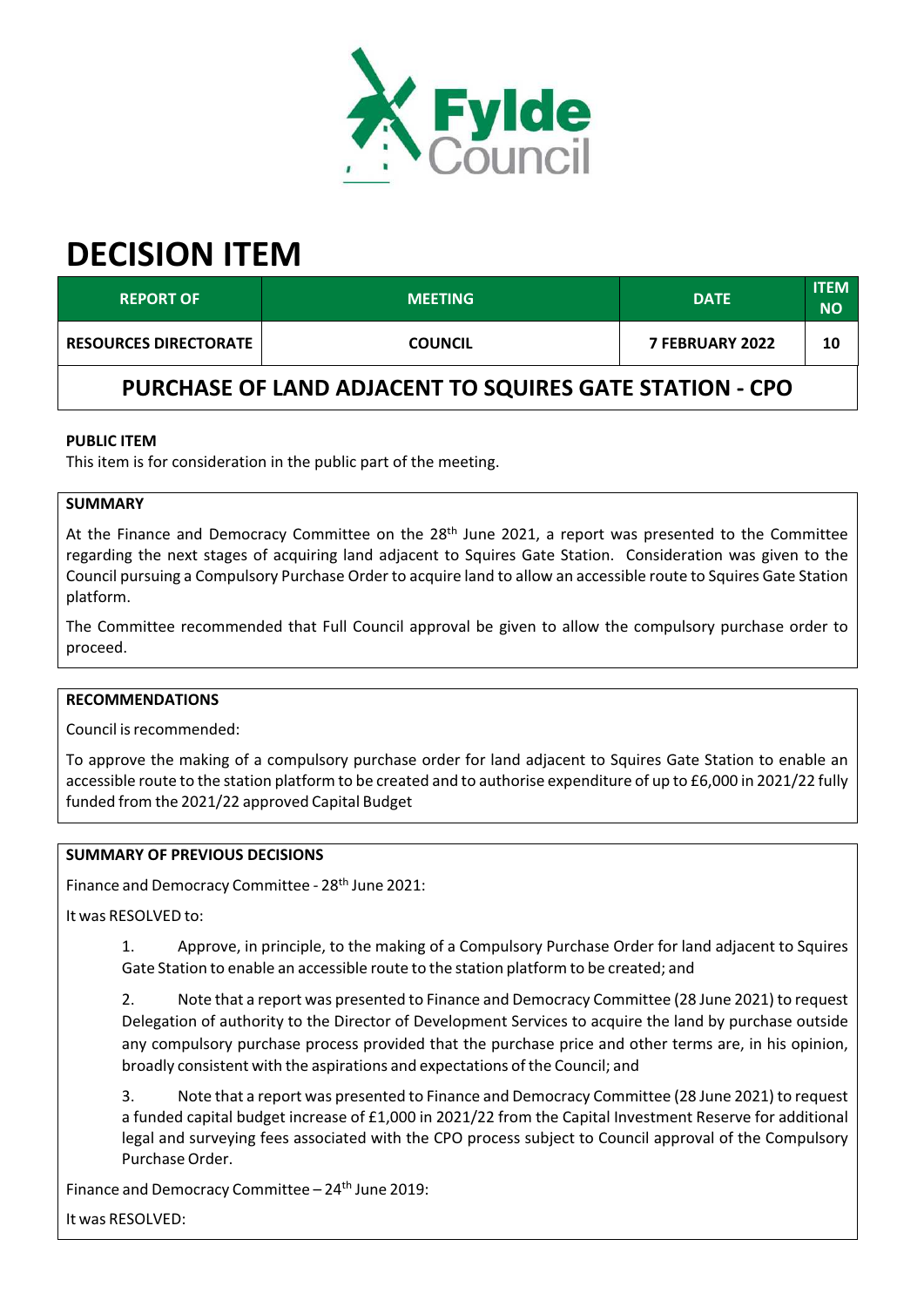1. That officers approach Network Rail with a request that the Network Rail Fund, or contribute to funding of, the purchase of the land and the associated legal fees in the first instance;

2. If 1. Above is unsuccessful, to approve the purchase of approximately 35.6 square metres of land adjacent to Squires Gate Station for the sum of £3,000 plus payment of the vendors legal costs up to £2,400 i.e. to a total cost of no more than £5,400 in the absence ofrecouping any of those costs;

3. To approve an addition to the Council's Capital Programme for 2019/20 in the sum of £5,400 to be met from the Capital Investment Reserve for the purchase of the land adjacent to Squires Gate Station as described above;

4. To approve expenditure in the maximum sum of £5,400 for the purchase of the land adjacent to Squires Gate Station as described above; and

5. To approve the granting of a long ground lease of this land, once purchased, to Network Rail to include the transference ofresponsibility for management and maintenance of the land.

# **CORPORATE PRIORITIES**

| Economy – To create a vibrant and healthy economy          |  |
|------------------------------------------------------------|--|
| Environment - To deliver services customers expect         |  |
| Efficiency $-$ By spending money in the most efficient way |  |
| Tourism - To create a great place to live and visit        |  |

## **REPORT**

### BACKGROUND

- 1. Since 2018 the Council and the South Fylde Line Community Rail Partnership have been working together to try and achieve the delivery of a step-free accessible route to Squires Gate Station Platform.
- 2. The station platform can currently only be reached via a flight of 30 steps. This means wheelchair users and others cannot access the station platform unless they are able to use the steps.
- 3. To provide the step-free accessible route a small parcel of land approximately 35.6m<sup>2</sup> is required to be purchased. The land sits between land owned by Persimmon Homes and the station platform. The land is shown in Appendix 1.
- 4. The land is unregistered and enquires have been made since 2018 to identify the owner of the land. A full background of the enquires made can be shown in the Finance and Democracy report dated 28<sup>th</sup> June 2021.
- 5. As a result of enquires and title checks, no freehold or leasehold interests have been able to confirm ownership of the land and as a result ownership remains unknown.  $^1$
- 6. The use of Compulsory Purchase Powersis now required asthere is no realistic prospect of the Council acquiring the land by any other means and delivering the step‐free accessible route.

## PROPOSED ACTION

- 7. The Council resolved on the 5<sup>th</sup> July 2021 that it would approve in principle the making of a Compulsory Purchase Order('CPO').
- 8. The power to obtain the land under compulsory purchase powers is in Section 226(1)(b) of the Town and Country Planning Act 1990 which gives a Local Authority, (subject to the approval of the Secretary of State) power to compulsorily acquire land for "a purpose which it is necessary to achieve in the interests of the proper planning of an area in which the land is situate".
- 9. The CPO can only be made after several preparatory steps, including making all practicable enquires to identify the owner of interestsin the land and the preparation of a CPO scheme, which isthe formal document intended to justify the acquisition and use of compulsory powers.

<sup>&</sup>lt;sup>1</sup> We had engaged with solicitors for someone who claimed to own the land, but they ultimately didn't prove their title to it